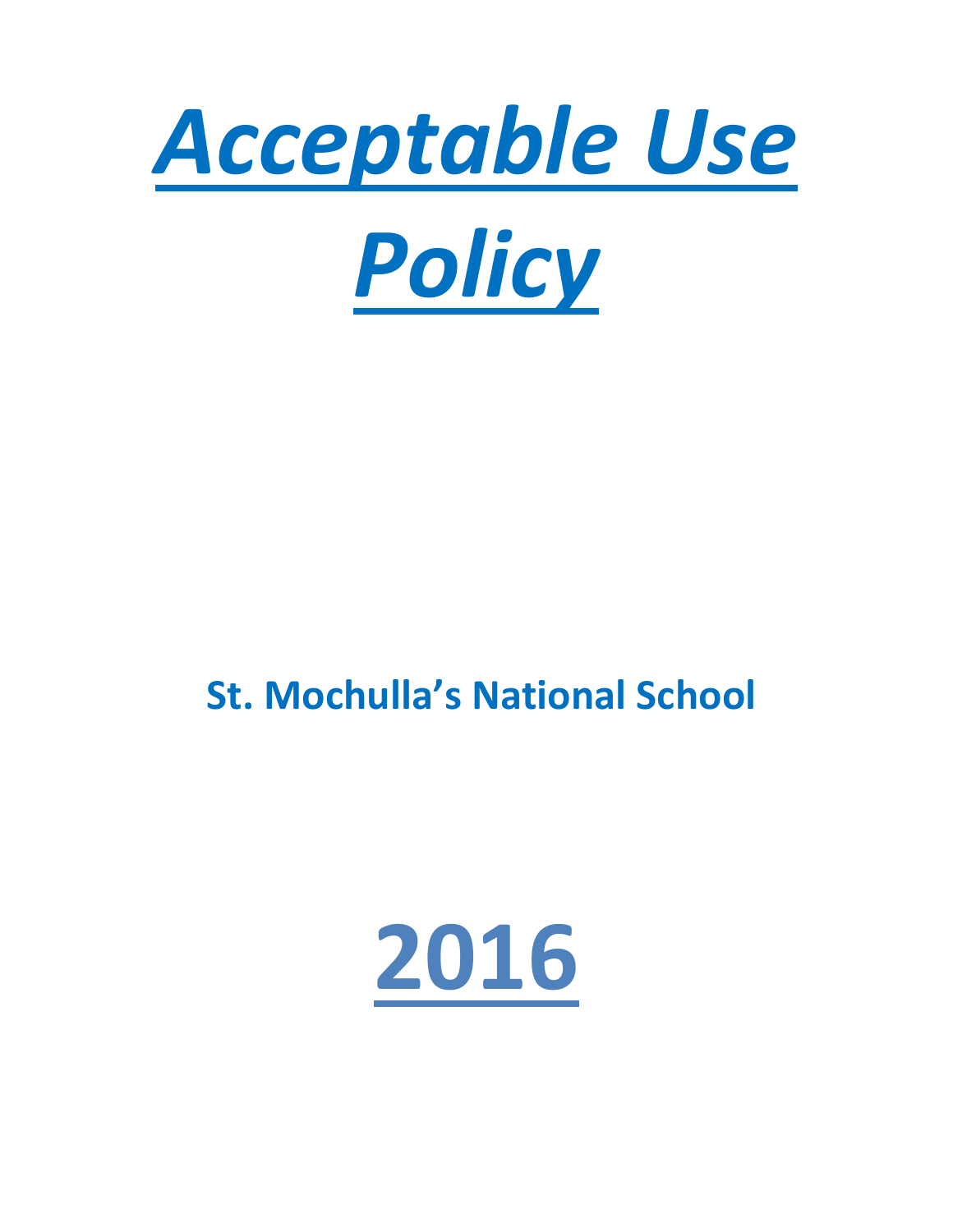# **Table of Contents**

| St. Mochulla's N.S. Rules for Responsible Internet Use  11 |
|------------------------------------------------------------|
| St. Mochulla's N.S. Internet Access Permission Form 12     |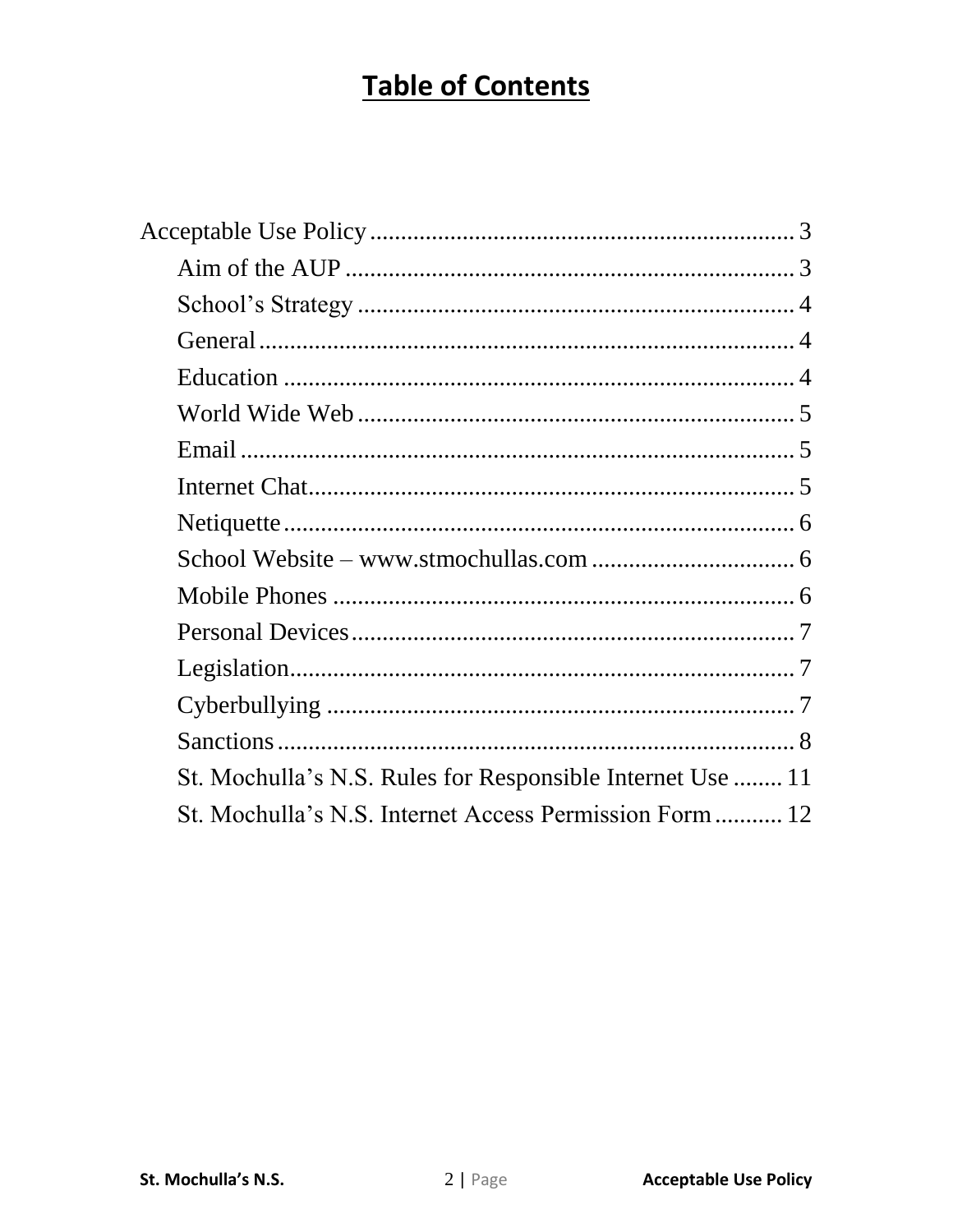### *Acceptable Use Policy*

<span id="page-2-0"></span>

**School Name:** St. Mochulla's National School **Address**: Ennis Road, Tulla, Co. Clare

# <span id="page-2-1"></span>*Aim of the AUP*

The aim of this Acceptable Use Policy is to ensure that pupils will benefit from learning opportunities offered by the school's Internet resources in a safe and effective manner. Internet use and access is considered a school resource and privilege. Therefore, if the school AUP is not adhered to this privilege will be withdrawn and appropriate sanctions – as outlined in the AUP – will be imposed.

It is envisaged that school and parent representatives will revise the AUP regularly. Before signing, the AUP should be read carefully to ensure that the conditions of use are accepted and understood.

- This policy was presented to the Board of Management on the \_\_\_\_\_\_\_\_\_\_\_\_
- This policy was presented to the Parents on the \_\_\_\_\_\_\_\_\_\_\_

Chairperson of Board of Management

\_\_\_\_\_\_\_\_\_\_\_\_\_\_\_\_\_\_\_\_\_\_\_\_\_\_\_\_\_\_\_\_\_\_\_\_\_\_\_

\_\_\_\_\_\_\_\_\_\_\_\_\_\_\_\_\_\_\_\_\_\_\_\_\_\_\_\_\_\_\_\_\_\_\_\_\_\_\_

\_\_\_\_\_\_\_\_\_\_\_\_\_\_\_\_\_\_\_\_\_\_\_\_\_\_\_\_\_\_\_\_\_\_\_\_\_\_\_

Brian Culloo, Principal

Mary Stack, ICT Co-Ordinator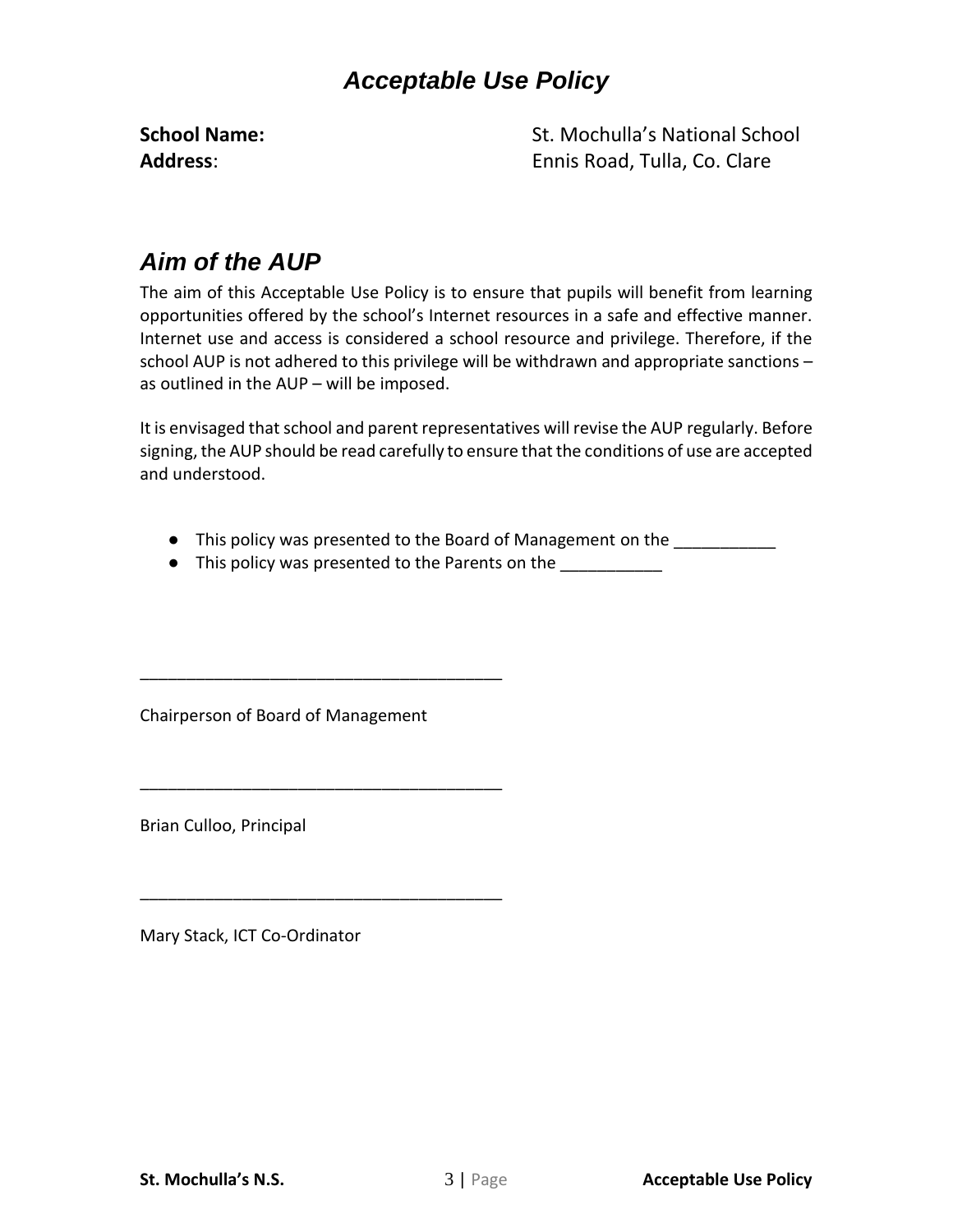# *School's Strategy*

<span id="page-3-0"></span>The school employs a number of strategies in order to maximise learning opportunities and reduce risks associated with the Internet.

These strategies are as follows:

### <span id="page-3-1"></span>*General*

- **Students are expected to follow the same rules for good behaviour and respectful conduct online as offline – See Code of Behaviour Policy**
- Internet sessions will always be supervised by a teacher.
- Level 4 "**Fortiguard Filtering Software**" provided by the Nation Centre for Technology in Education (NCTE) is used through the school in order to minimise the risk of exposure to inappropriate material. This level is currently used by the majority of schools in Ireland. It allows access to millions of websites including interactive educational games and 'YouTube', while also blocking access to websites belonging to the 'Personal Websites' category and the 'Social Networking' category. Therefore Websites, Blogs and Apps such as MySpace, Snapchat and Facebook are not accessible within the school. The school and teachers will regularly monitor pupils' Internet usage.
- Uploading and downloading of non-approved software will not be permitted.
- Virus protection software will be used and updated on a regular basis.
- The use of personal external and or portable memory **devices<sup>1</sup>** in school requires a teacher's permission.
- Students will treat others with respect at all times, observe good "netiquette" (i.e., etiquette on the internet) and will not undertake any actions that may bring the school into disrepute.

### <span id="page-3-2"></span>*Education*

- Students and teachers will be provided with training in the area of Internet safety.
- Students will be educated on the benefits and risks associated with using the internet.
- The children at St. Mochulla's N.S. will be made aware of the importance of keeping their personal information private.
- The students will learn about the importance of informing and telling someone they trust if they feel unsafe or discover something unpleasant.
- The children will learn about the importance of treating ICT equipment with care, consideration and respect.

 $\overline{a}$ 

<sup>1</sup> **For the purpose of this policy, the word "device" shall be taken to mean any personal electronic item, such as (but not restricted to) an Apple iPad, iPhone, iPod, Android device or tablet, laptops, netbooks, cameras, mobile phones, iPods, eReaders, gaming devices such as Nintendo DS, PS Vita, floppy disks, memory sticks, memory cards, CD-ROMs, DVD discs, and any other digital media devices capable of transmitting data via wireless media transfer such as the Air Drop function, found on Apple Devices) etc..**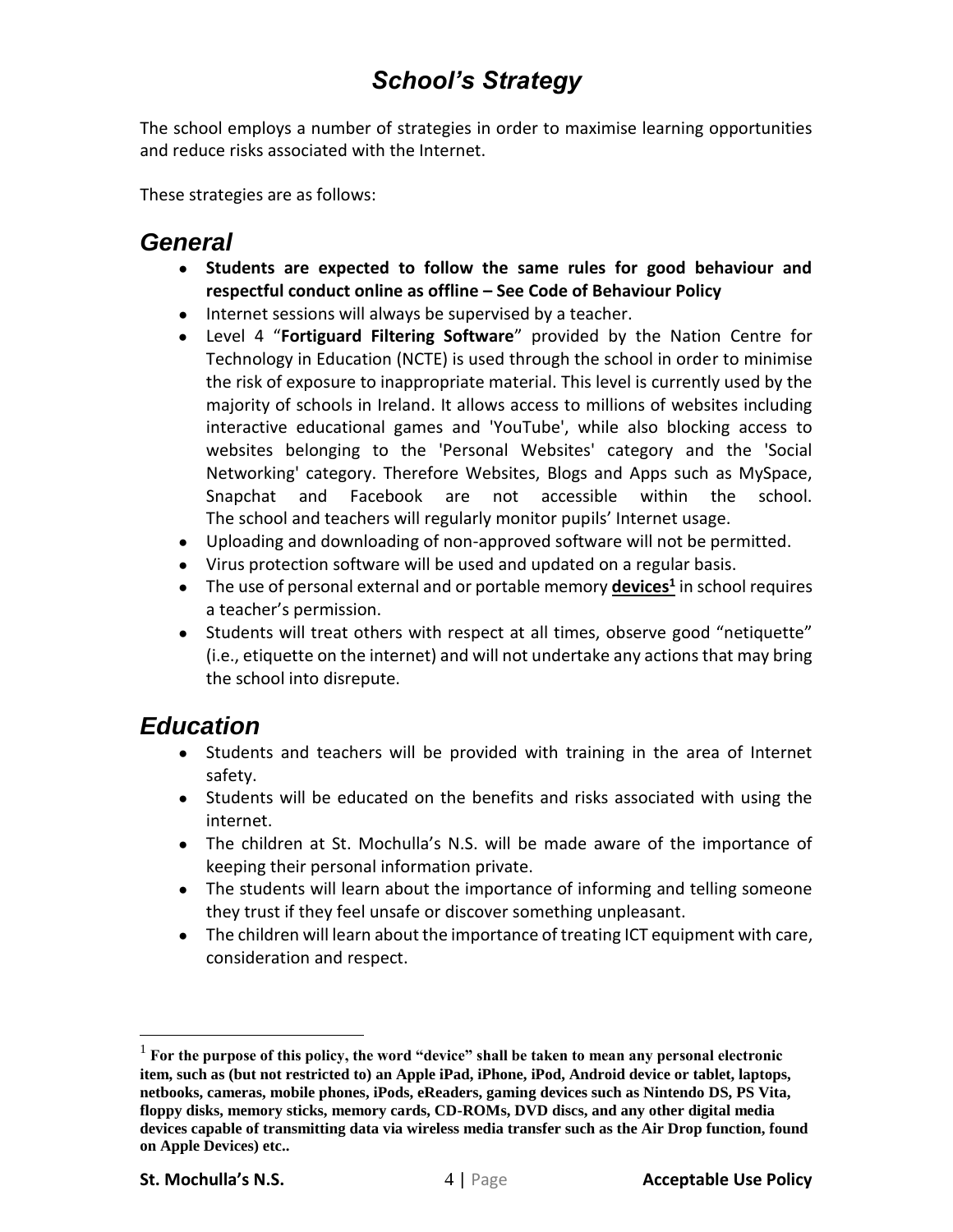### <span id="page-4-0"></span>*World Wide Web*

- Students will not intentionally visit Internet sites that contain obscene, illegal, hateful or otherwise objectionable materials.
- **Students will report accidental accessing of unpleasant material to help protect other pupils.**
- Students will use the Internet for educational purposes only.
- Students will learn **not** to copy information into assignments without acknowledging the source or author of the original work (plagiarism and copyright infringement).
- **Students will never disclose or publicise personal information.**
- Downloading materials or images not relevant to their studies, is in direct breach of the school's acceptable use policy.
- Students will be aware that any usage, including distributing or receiving information, school-related or personal, may be monitored for unusual activity, security and/or network management reasons.

# <span id="page-4-1"></span>*Email*

- This will be relevant to staff only, nevertheless, students may be taught how to use email.
- Students will not send or receive any material that is illegal, obscene, defamatory or that is intended to annoy or intimidate another person.
- **Students will not reveal their own or other people's personal details, such as addresses or telephone numbers or pictures.**
- **Students will never arrange a face-to-face meeting with someone they only know through emails or the internet.**
- **Students will note that sending and receiving email attachments is subject to permission from their teacher.**

# <span id="page-4-2"></span>*Internet Chat*

- Students will only have access to chat rooms, discussion forums, messaging or other electronic communication that have been approved by the school and sanctioned by the class teacher, for example [\(www.edmodo.com,](http://www.edmodo.com/) Accelerated Reader[,www.khanacademy.org](http://www.khanacademy.org/) ).
- Chat rooms, discussion forums and other electronic communication forums will only be used for educational purposes and will always be supervised, for example [\(www.edmodo.com,](http://www.edmodo.com/) Accelerated Reader, [www.khanacademy.org\)](http://www.khanacademy.org/).
- Usernames and passwords will be used to avoid disclosure of identity.
- **Face-to-face meetings with someone organised via Internet chat will be forbidden.**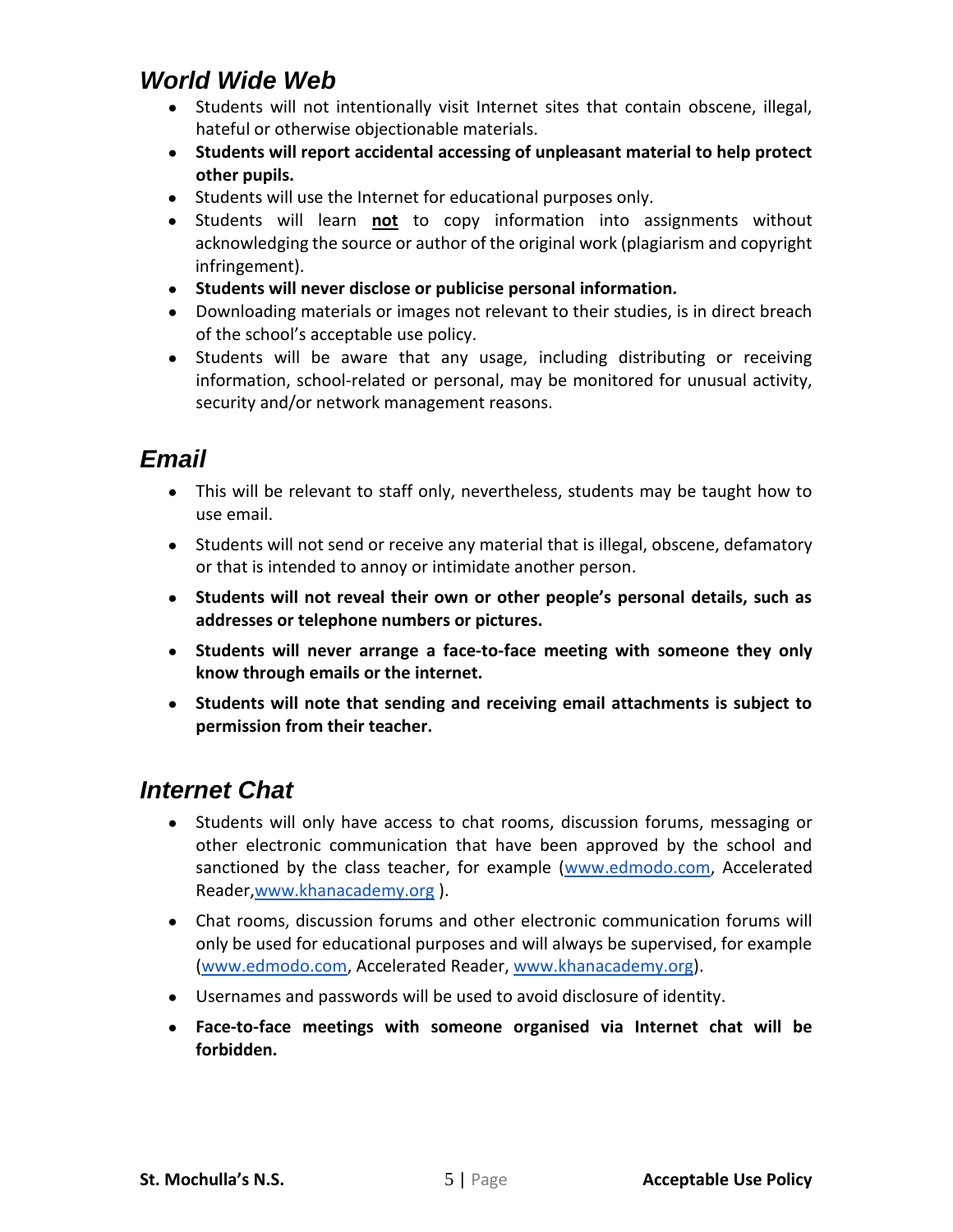# <span id="page-5-0"></span>*Netiquette*

**Netiquette** may be defined as appropriate social behaviour over computer networks and in particular in the online environment.

- Students should always use the internet, network resources, and online sites in a courteous and respectful manner.
- Students should be polite, use correct language and not harass others or provoke fights online.
- Students should also recognize that among the valuable content online, there is unverified, incorrect, or inappropriate content.
- Students should use trusted sources when conducting research via the Internet.
- Students should not post anything online that they wouldn't want parents, teachers, or future colleges or employers to see. Once something is online, it is out there – and can sometimes can be shared and spread in ways you never intended.

### <span id="page-5-1"></span>*School Website – www.stmochullas.com*

- Pupils will be given the opportunity to publish projects, artwork or school work on the school website.
- **The website will be regularly checked to ensure that there is no content that compromises the safety of pupils or staff.**
- The publication of student work will be co-ordinated by a teacher.
- Pupils' work will appear in an educational context on Web pages.
- Digital photographs, audio or video clips will feature groups of children only.
- **The school will endeavour to use digital photographs, audio or video clips focusing on group activities. Content focusing on individual students will not be published on the school website.**
- Personal pupil information including home address and contact details will be omitted from school web pages.
- The school website will avoid publishing the names of individuals in photographs.
- $\bullet$  The school will ensure that the image files are appropriately named will not use pupils' names in image file names or ALT tags if published on the web.
- Pupils will continue to own the copyright on any work published.

# <span id="page-5-2"></span>*Mobile Phones*

Children are not allowed to use mobile phones in the school. If a child is required to bring a mobile phone to school to make contact with their parents after school, the mobile phone should be left in the office for the duration of the school day. The school will not accept responsibility for mobile phones not handed into the office.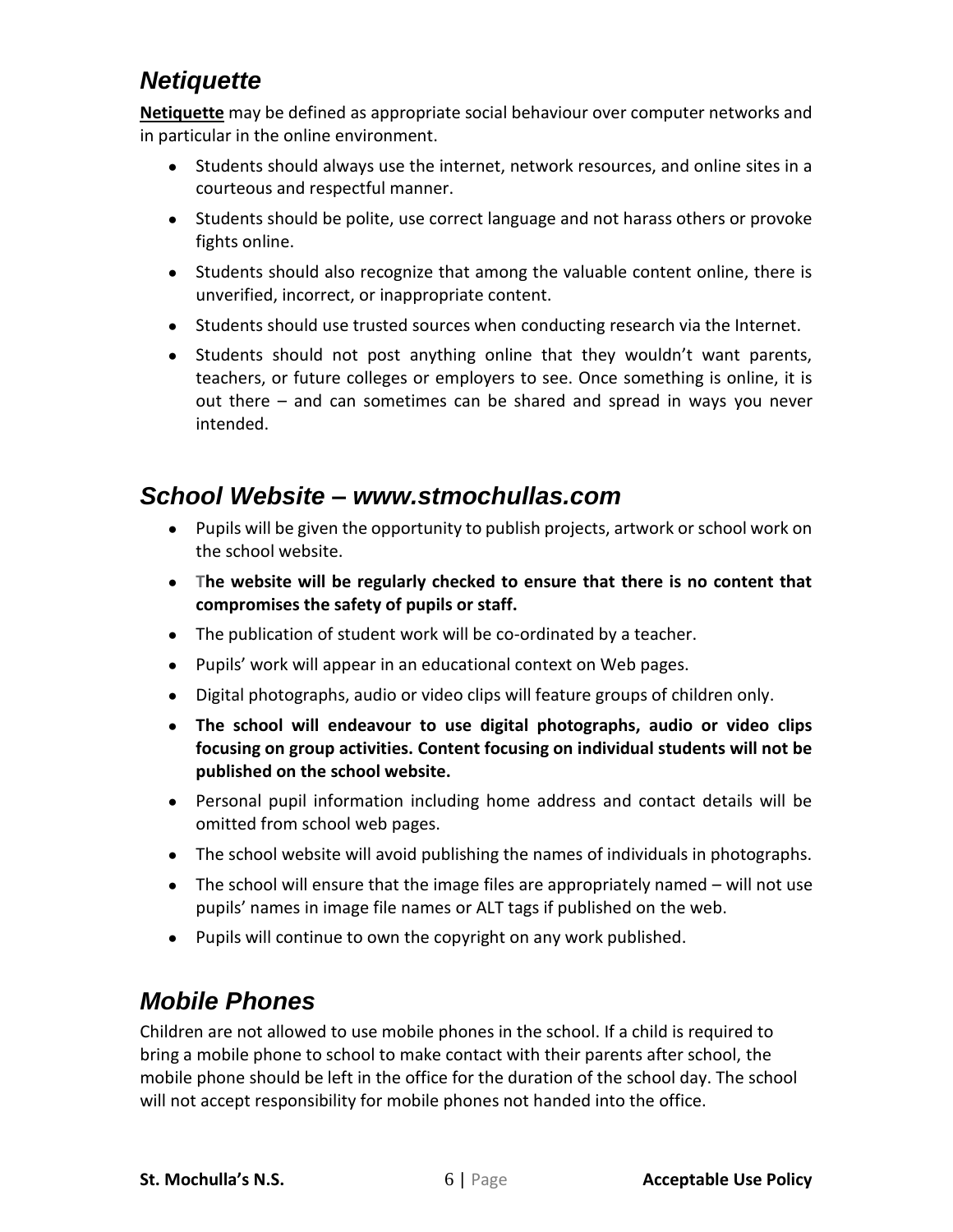# <span id="page-6-0"></span>*Personal Devices*

**Pupils using their own technology in school**, such as (but not restricted to) a mobile phone, smartphone, iPad, iPod, iPhone, gaming device, laptop, or tablet device **is in direct breach of the school's acceptable use policy,** if any of these devices are turned on and used in class or during school hours. Pupils are prohibited from sending nuisance text or electronic messages, or from taking unauthorized voice recordings or images either still or moving.

Children are not allowed bring personal devices on school tours or to other out of school events.

# <span id="page-6-1"></span>*Legislation*

The school will provide information on the following legislation relating to use of the Internet which teachers, students and parents should familiarise themselves with:

- Data Protection (Amendment) Act 2003
- Child Trafficking and Pornography Act 1998
- Interception Act 1993
- Video Recordings Act 1989
- The Data Protection Act 1988

# <span id="page-6-2"></span>*Cyberbullying*

**Bullying** is repeated aggression, verbal, psychological or physical conduct by an individual or group against others. Bullying is always wrong and is unacceptable behaviour which should never be overlooked or ignored.

**Cyberbullying** refers to bullying which is carried out using the internet, mobile phone or other technological devices. Cyberbullying generally takes a psychological rather than physical form but is often part of a wider pattern of 'traditional' bullying. It can take the form of sending nasty, mean or threatening messages, emails, photos or video clips, silent phone calls, putting up nasty posts or pictures on a message board, website or chat room, saying hurtful things in a chat room, pretending to be someone else in a chat room or message board or text message and saying hurtful things, or accessing someone's accounts to make trouble for them

- Any form of harassment using electronic devices, commonly known as cyberbullying is prohibited and will not be tolerated.
- Students are encouraged to report an incident or any communication that constitutes cyberbullying to the school or any member of staff.
- The school will take any report of cyberbullying seriously and will investigate credible reports immediately.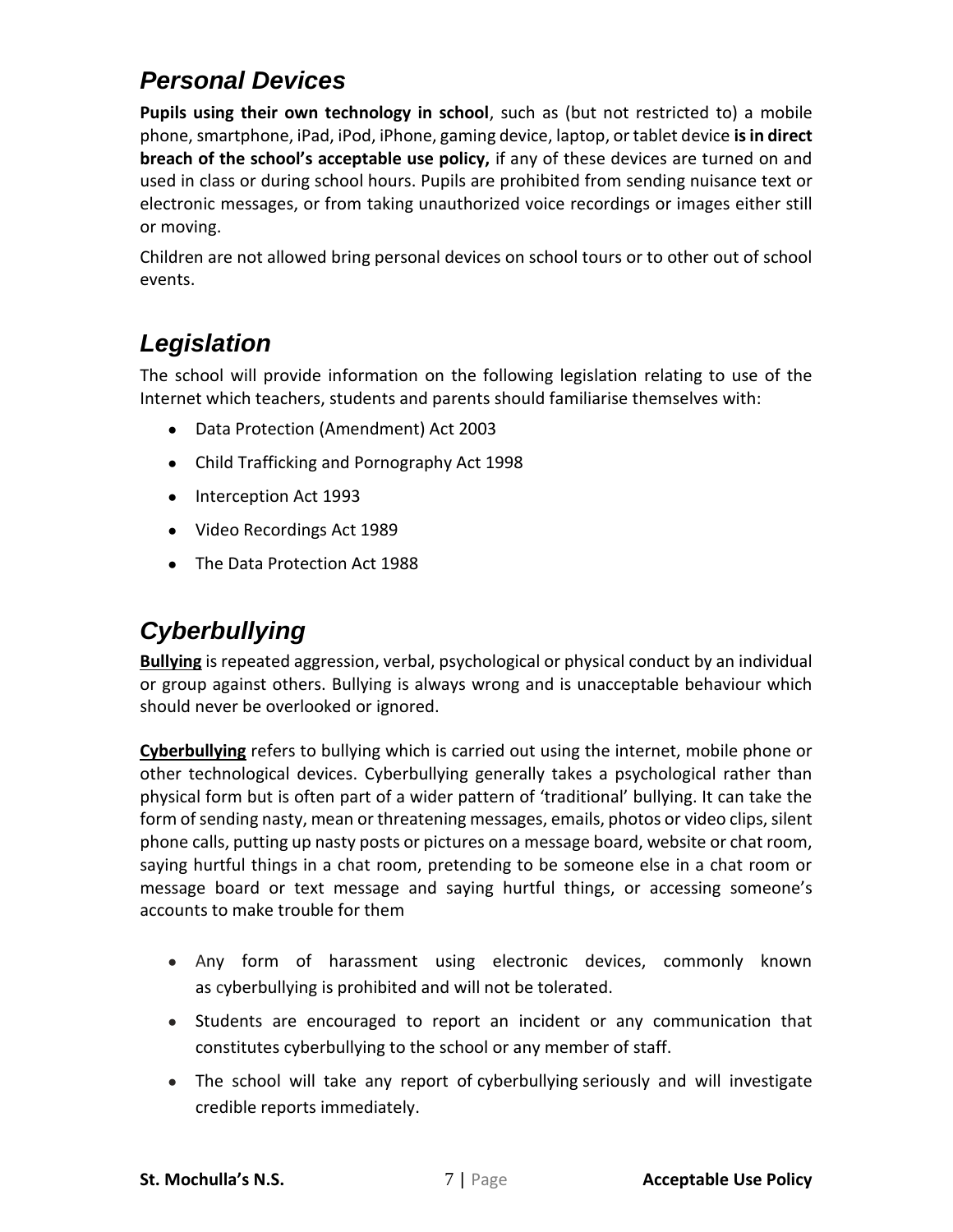- Students who make a report are requested to preserve evidence of cyberbullying, e.g. a screenshot or a copy of an email, text message, picture or any other electronic form.
- Staff will take appropriate action and will bring it to the attention of the principal when students report an incident of cyberbullying.
- Staff will attempt to preserve evidence of the cyberbullying and will submit any evidence to the principal.
- Bullying will not be tolerated and parents will be expected to co-operate with the school at all times in dealing with instances of bullying in accordance with the school's Anti-Bullying Policy.

# <span id="page-7-0"></span>*Sanctions*

Misuse of the Internet, including bullying or discrediting others, may result in disciplinary action, including written warnings, withdrawal of internet access privileges and, in extreme cases, suspension or expulsion (as outlined in the Code of Conduct booklet). The school also reserves the right to report any illegal activities to the appropriate authorities.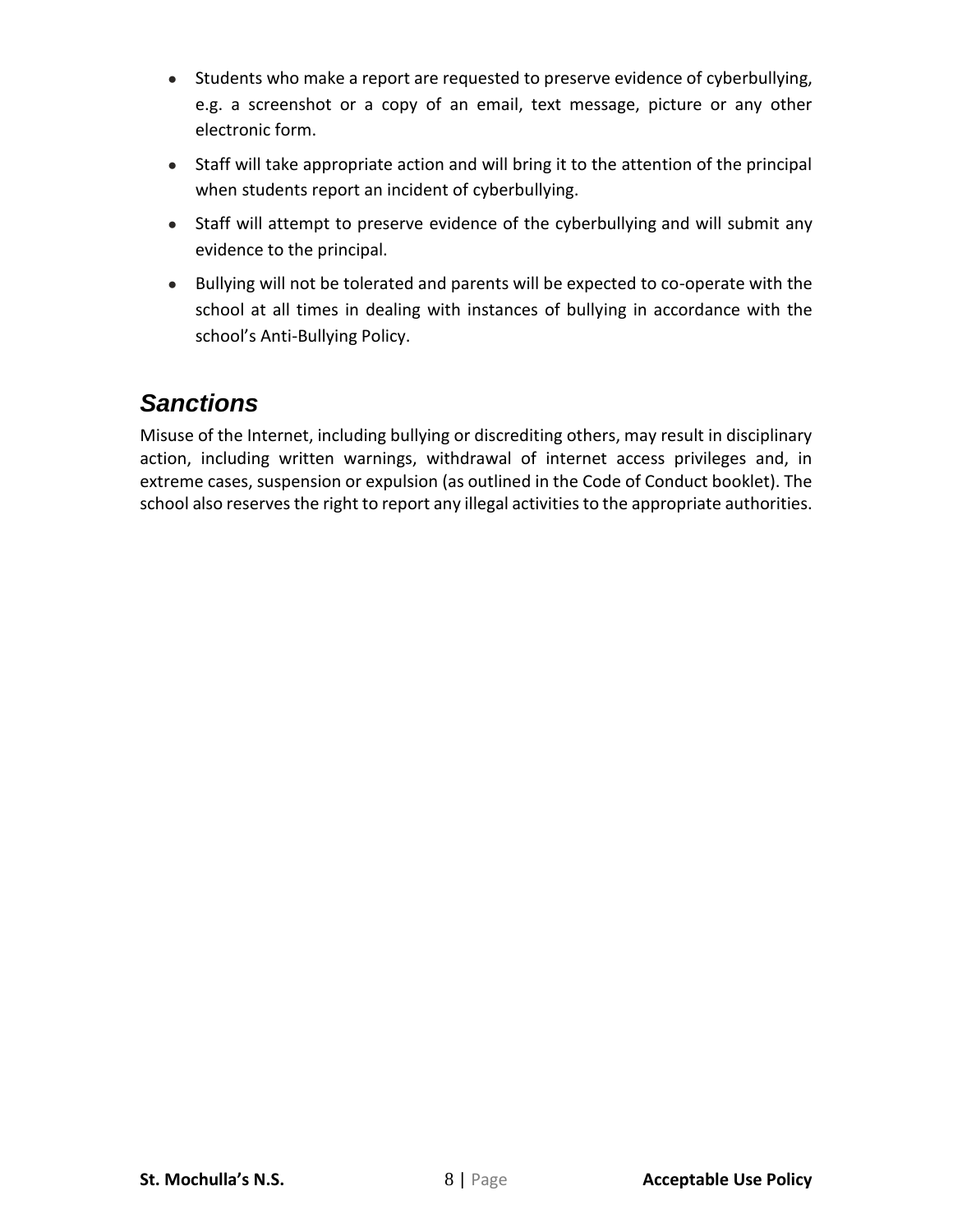#### **Stop Cyber bullying**

#### **Tips for Parents**

It is very important that you listen to your child when they come to you with an issue relating top bullying.

#### **Encourage your child to be careful about disclosing personal information.**

Being conscious of when and where it is all right to reveal personal information is vital. A simple rule could be that the child should not give out name number or picture without your approval. Never give out personal information (PIN) etc. online everyone is a stranger. Don't talk to or accept anything from strangers.

#### **Remember that the positive aspects of the Internet and Mobile Phones outweigh the negatives.**

The Internet is an excellent educational and recreational resource for children. Mobile phones can be a source of comfort and support for children and parents.

#### **Know your child's net use.**

To be able to guide your child with regard to Internet use, it is important to understand how children use the Internet and know what they like to do online. Let your child show you which websites they like visiting and what they do there.

#### **Encourage good Netiquette**

Netiquette is the informal code of conduct for the Internet. These are informal ethical rules for how to behave when relating to other people on the Internet and include: being polite, using correct language, not yelling (writing in capital letters) not harassing others or provoking fights online. You should not read other's email or copy protected material.

#### **Some Tips for Young People.**

**Do** trust your instincts. If it doesn't look or feel right it probably isn't. If you find something online that you don't like or makes you feel uncomfortable, turn off the computer and tell an adult.

**Do** not keep this to yourself! You are NOT alone! Tell an adult you know and trust!

**Do** not delete messages from cyber bullies. You don't have to read it, but keep it, it is your evidence.

**Don't** send a message when you are angry. Wait until you have time to calm down and think. You will usually regret sending a "Flame" (angry) to someone else. Once you've sent a message, it is very hard to undo the damage.

**Don't** open messages from people you don't know.

**Don't** reply to messages from cyber bullies! Even though you may really want to, this is exactly what the cyber bullies want. They want to know that they've got you worried and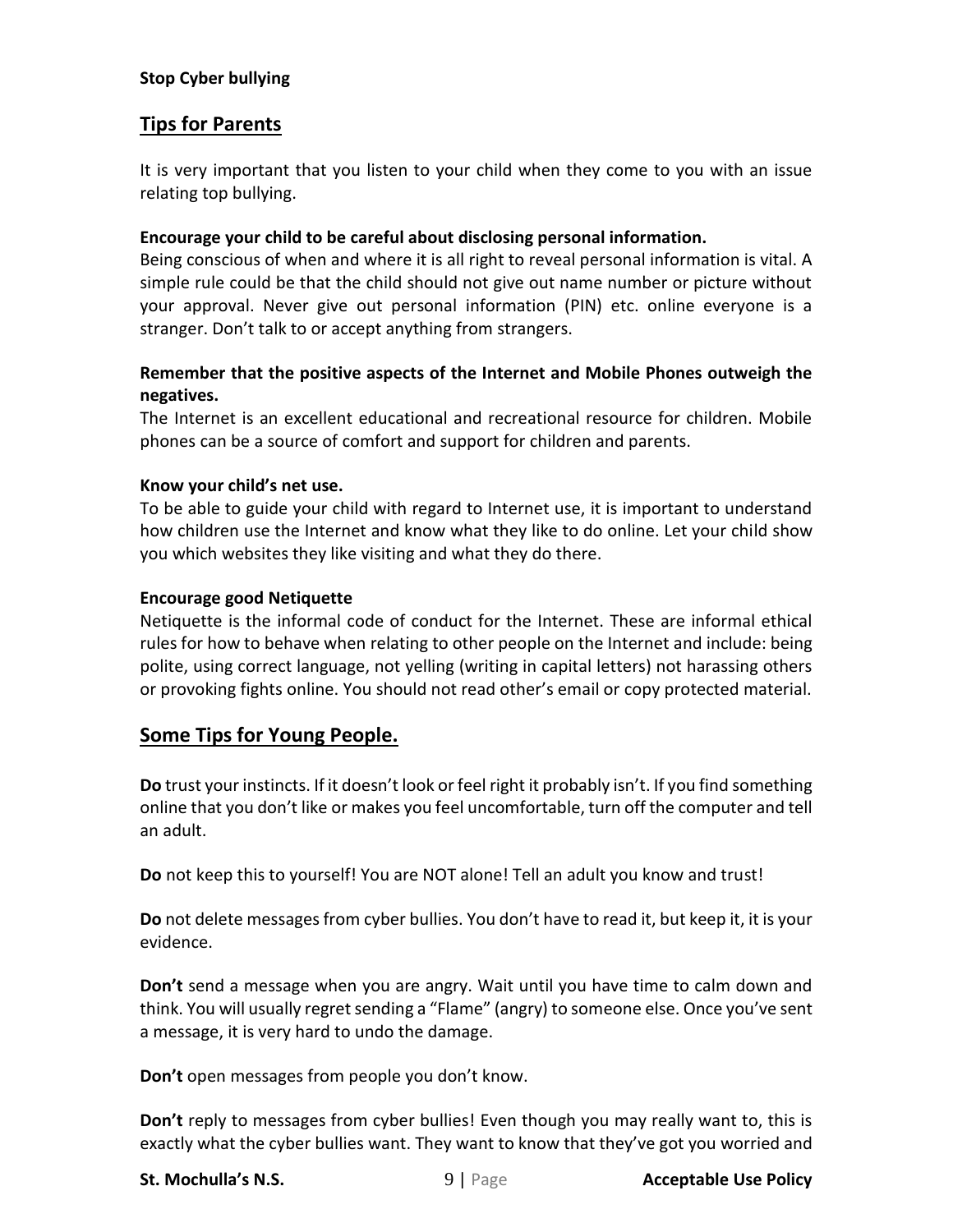upset. They are trying to mess with your mind and control you, to put fear into you. Don't give them that pleasure.

#### **What to do if you are cyber bullied.**

- Tell your parents or a trusted adult.
- Do not retaliate this will only feed into the cyber bully and could make other people think you are part of the problem.
- Try to ignore the cyber bully.
- Block the bully from your site.
- Save the evidence. Keep a record of the bullying messages but do not reply to any bullying messages.
- Show or give the record of bullying messages to your parents.

#### **If the cyber bullying persists or gets worse, your parent or trusted adult can:**

- File a complaint with the website, ISP, or Mobile Phone Company. There is usually a link on the website's home page for reporting concerns.
- Contact the Gardaí if the cyber bullying contains any threats.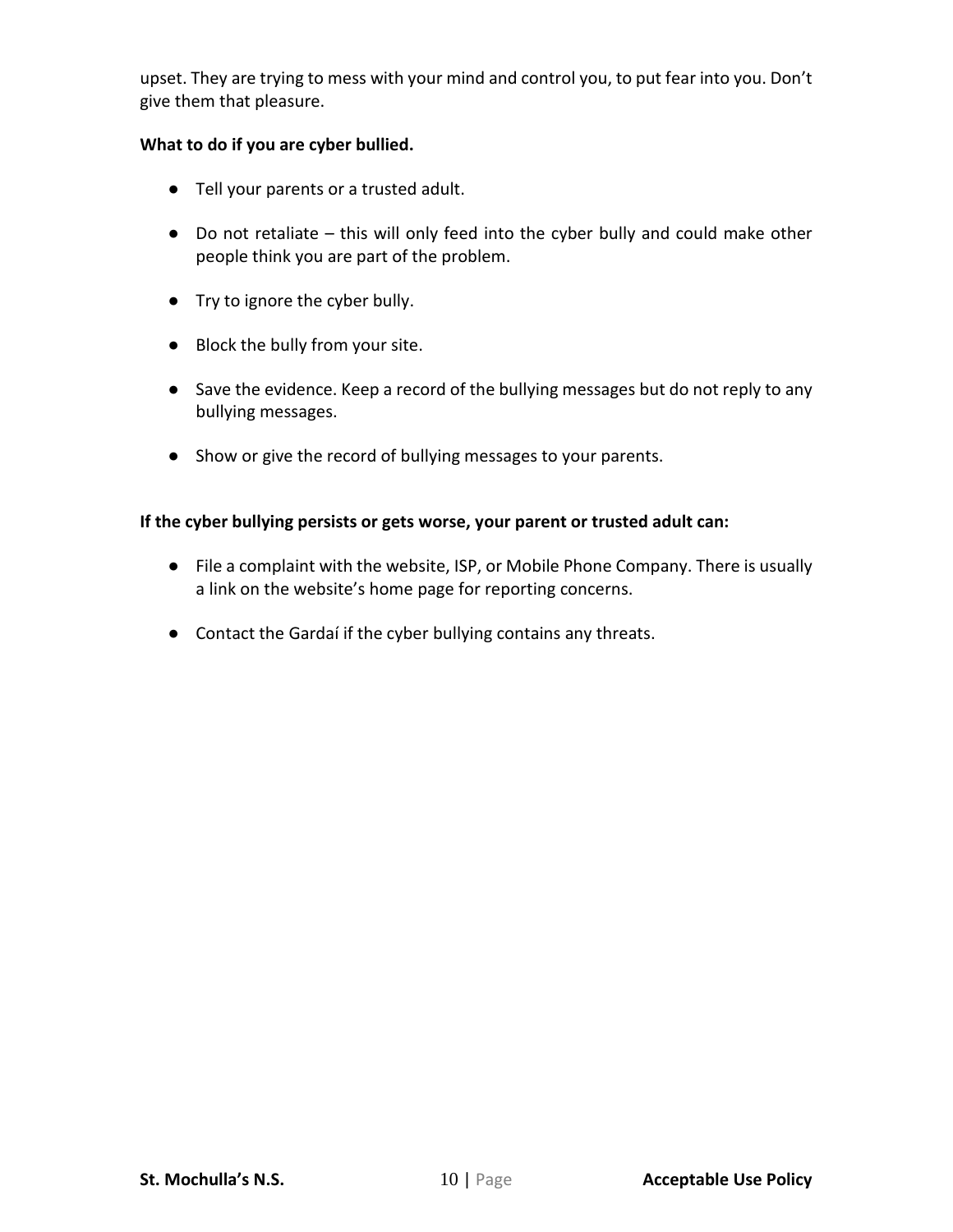# <span id="page-10-0"></span>**St. Mochulla's N.S. Rules for Responsible Internet Use**

The school has installed computers with Internet access to help our learning. These rules will help keep us safe and help us be fair to others.

#### **Using the computers:**

- 1. I will not access other people's files;
- 2. I will not use floppy disks. CD-ROMs, memory sticks, cameras, iPads, iPads, laptops, mobile phones or MP3 players without the permission of the teacher;
- 3. I will treat all of the computer equipment with respect.

#### **Using the Internet:**

- 1. The use of the Internet is for educational purposes only;
- 2. I will not use the Internet, unless given permission by a teacher;
- 3. I will report any unpleasant material to my teacher immediately because this will help protect other pupils and myself;
- 4. I understand that the school may check my computer files and may monitor the Internet sites I visit;
- 5. I will not complete and send forms without permission from my teacher;
- 6. I will not give my full name, my home address or telephone number when completing forms or while visiting websites;
- 7. I will not upload or download non-approved material.

#### **Using e-mail:**

- 1. I will ask permission from a teacher before checking the e-mail;
- 2. I will immediately report any unpleasant messages sent to me because this would help protect other pupils and myself;
- 3. I understand that e-mail messages I receive or send may be read by others;
- 4. The messages I send will be polite and responsible;
- 5. I will only e-mail people I know, or my teacher has approved;
- 6. I will only send an e-mail when it has been checked by a teacher;
- 7. I will not give my full name, my home address or telephone number or that of anyone else;
- 8. I will not send or open attachments without the permission of the teacher.

#### **I understand that failure to comply with the rules will mean withdrawal of Internet privileges.**

| Signed: |  |
|---------|--|
| Class:  |  |
| Date:   |  |